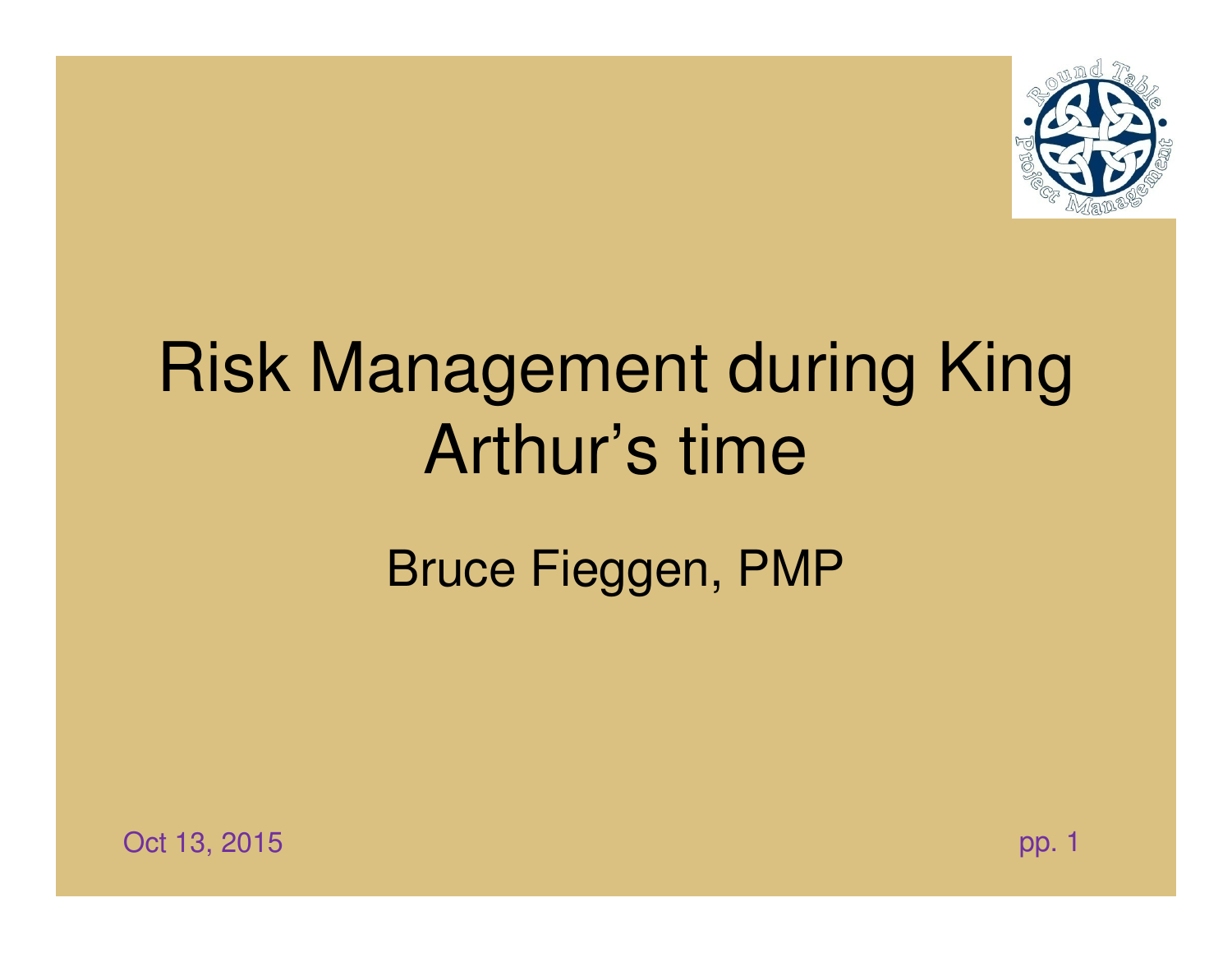# Agenda



- $\bullet$ Background of Story
- $\bullet$ Risk Management Planning
- $\bullet$ Risk Identification
- •Crawford Slip Technique
- •Exercise 1: Use Crawford Slip Technique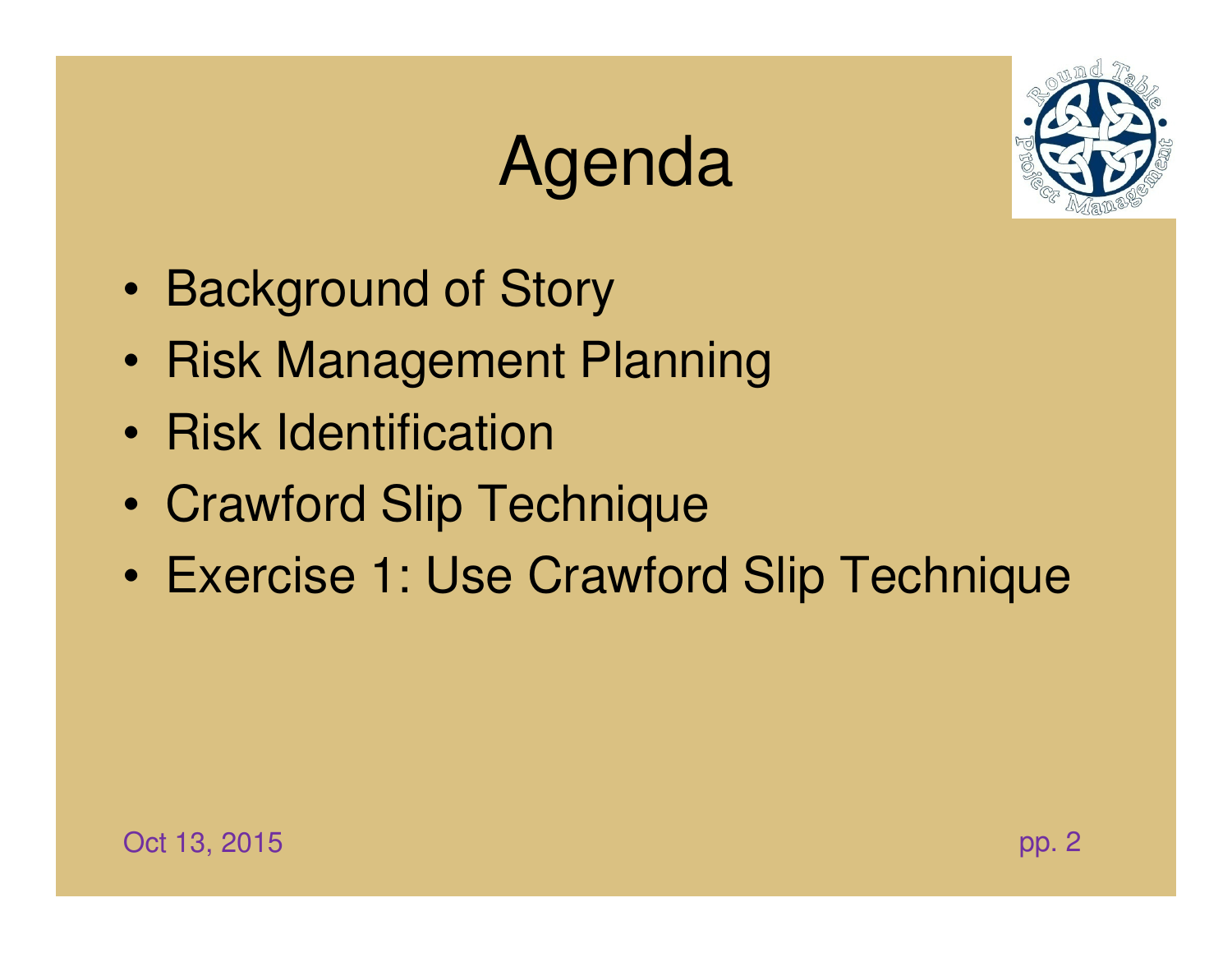# Agenda (cont.)



- $\bullet$ Continuation of Story
- $\bullet$ Risk Qualification
- $\bullet$ Exercise 2: Qualify 2 – 3 Risks
- •Risk Response Planning
- •Exercise 3: Plan Responses for 2 – 3 Risks
- •Root Cause Analysis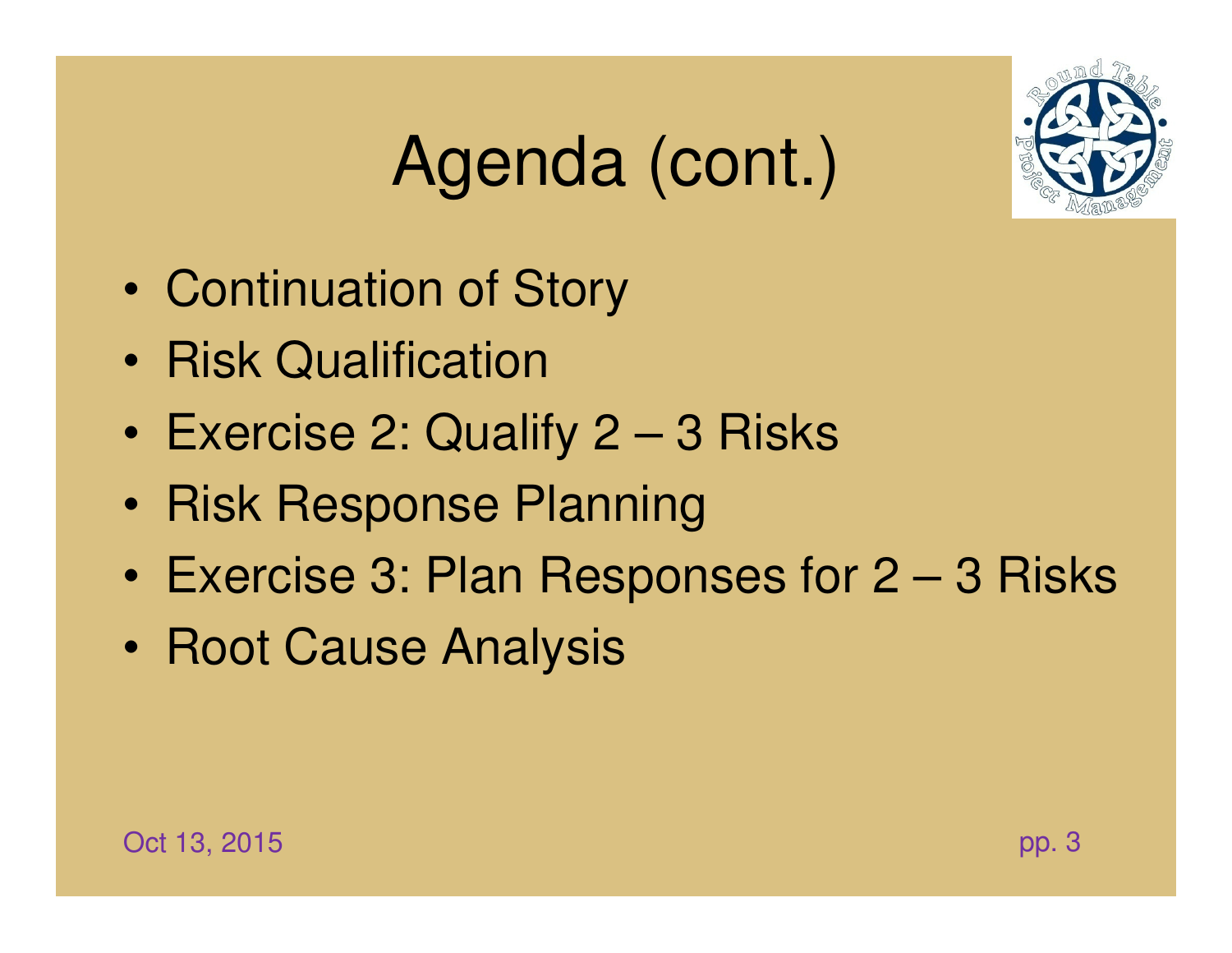#### Cast of Characters



- $\bullet$ Gwilym – Project Manager
- •Father Drew – Gwilym's Sponsor
- $\bullet$ Father Crawford – Abbott of Glastonbury
- $\bullet$ Brid – Gwilym's Foreman
- •Bleddyn – Gwilym's 14 year-old son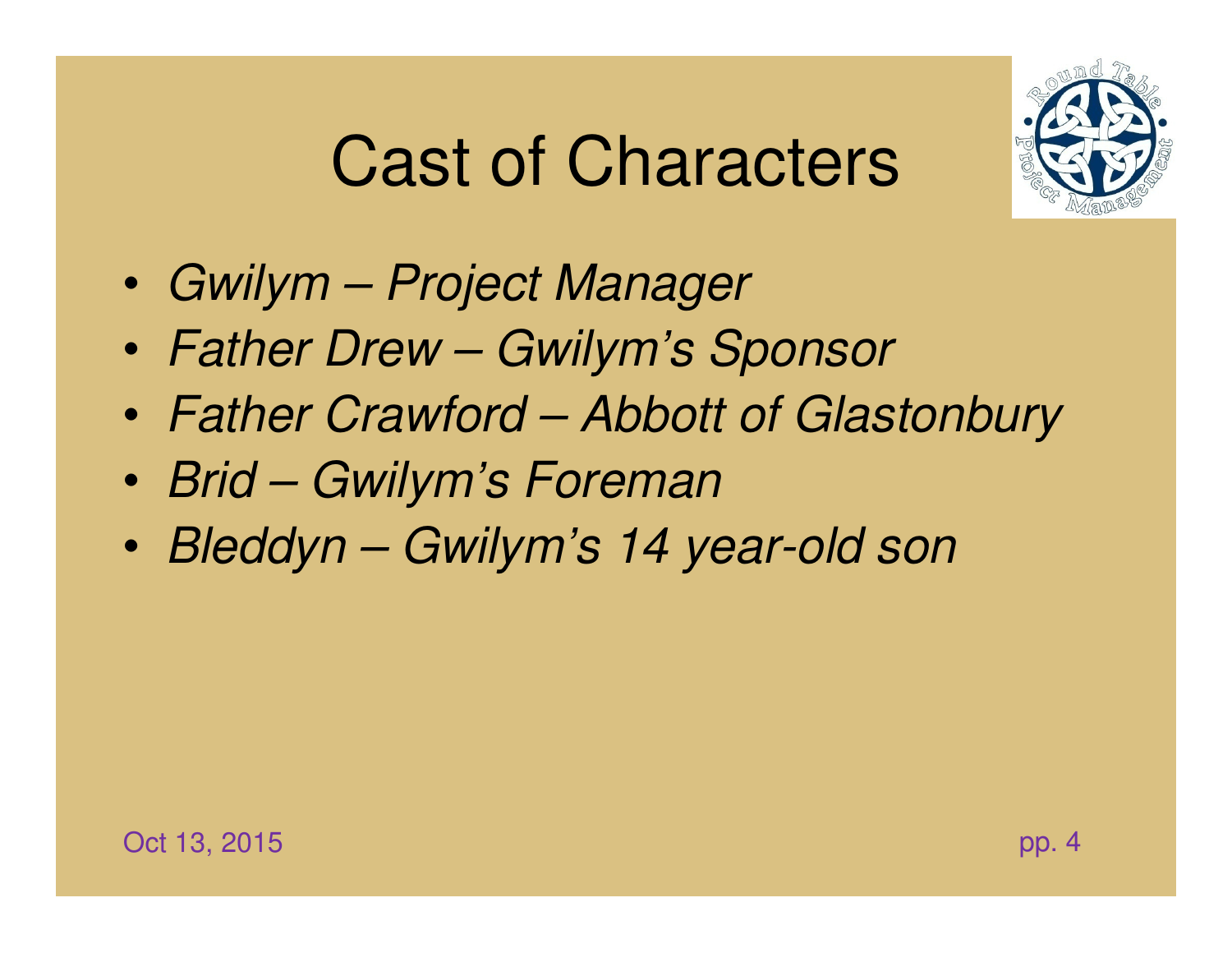### Project Background



- $\bullet$ Dismantle old Abbey Steeple
- $\bullet$ Build new steeple across road
- $\bullet$ Place seventeen new marble statues
- •Ensure new statues don't wear down
- •Plan for risks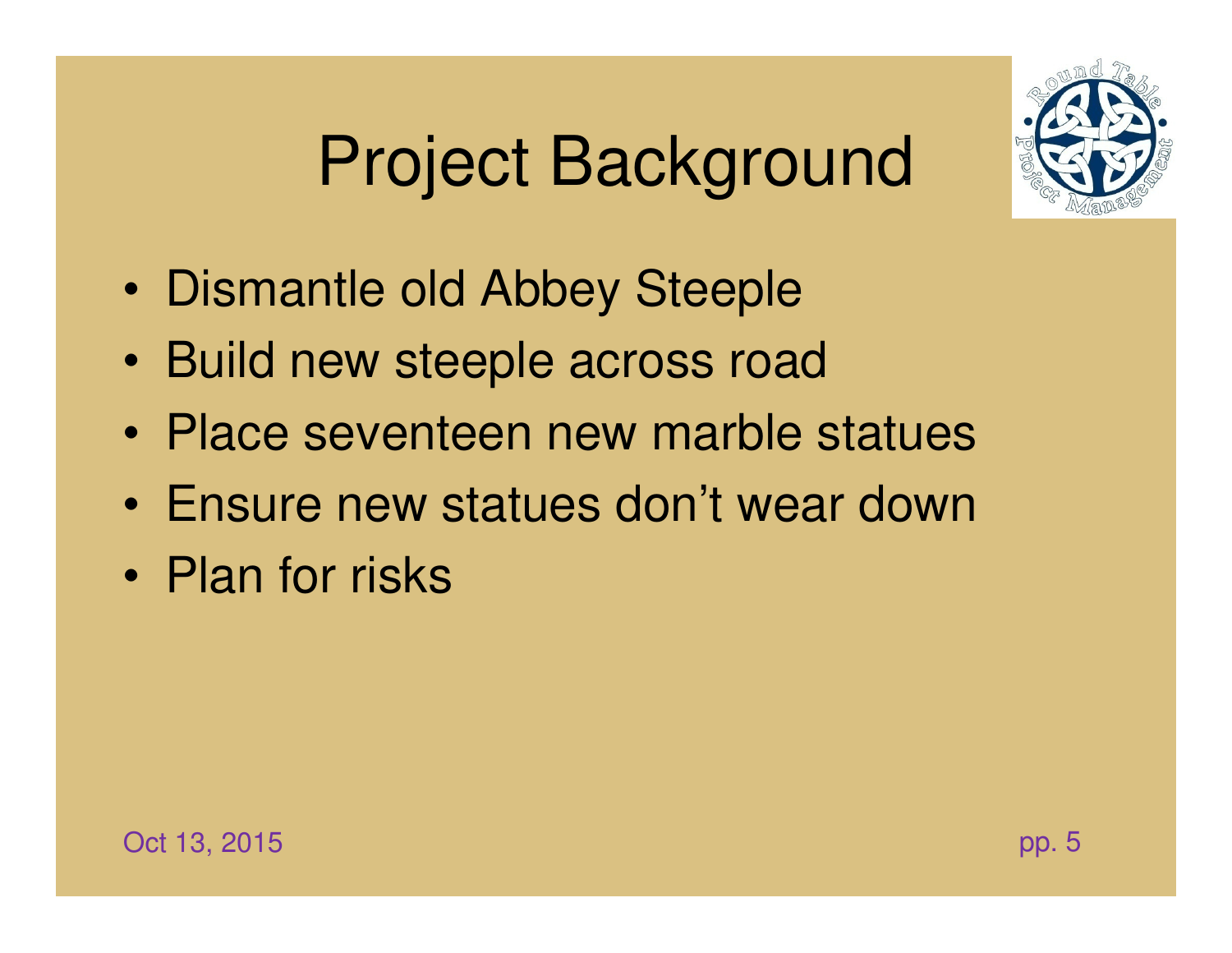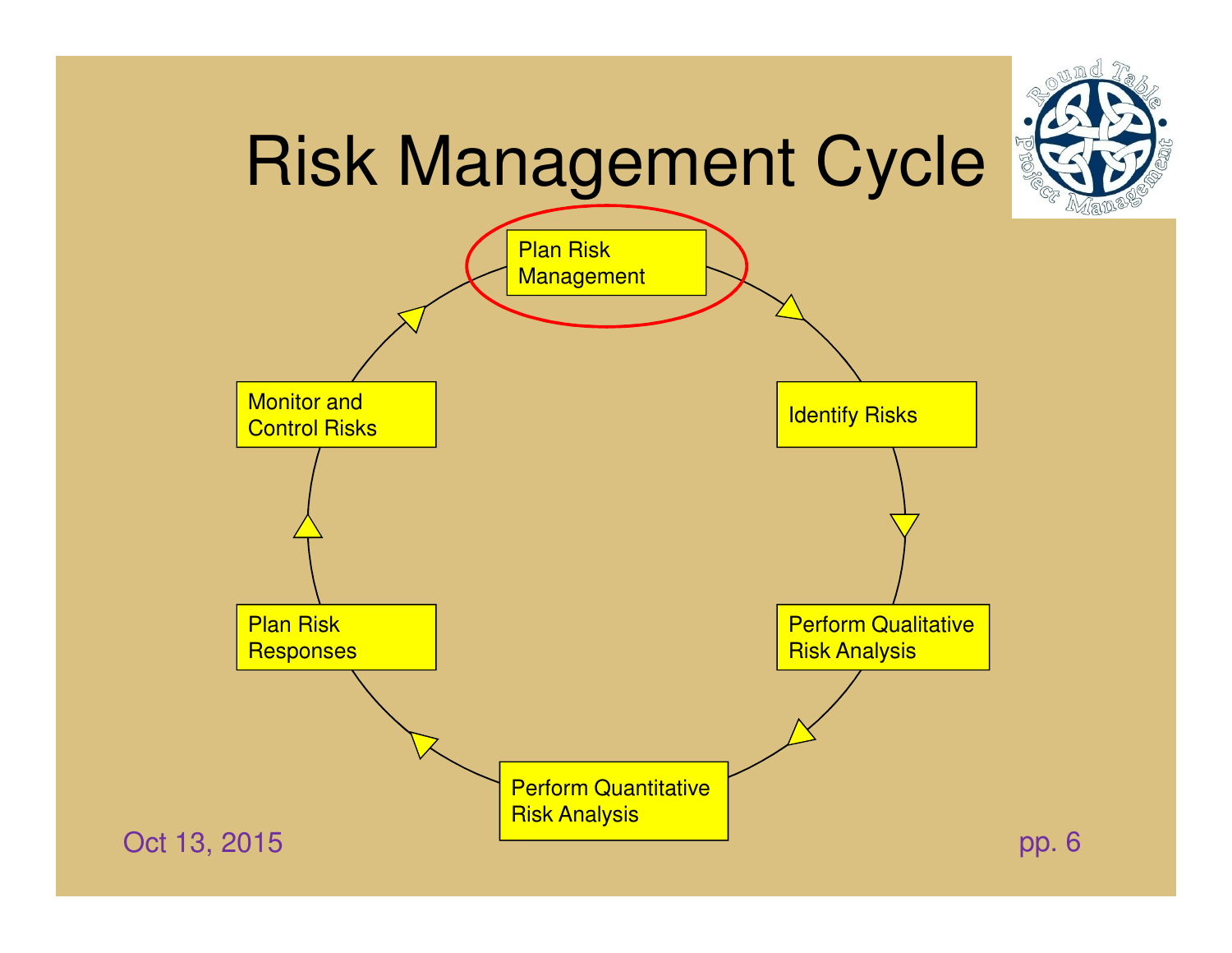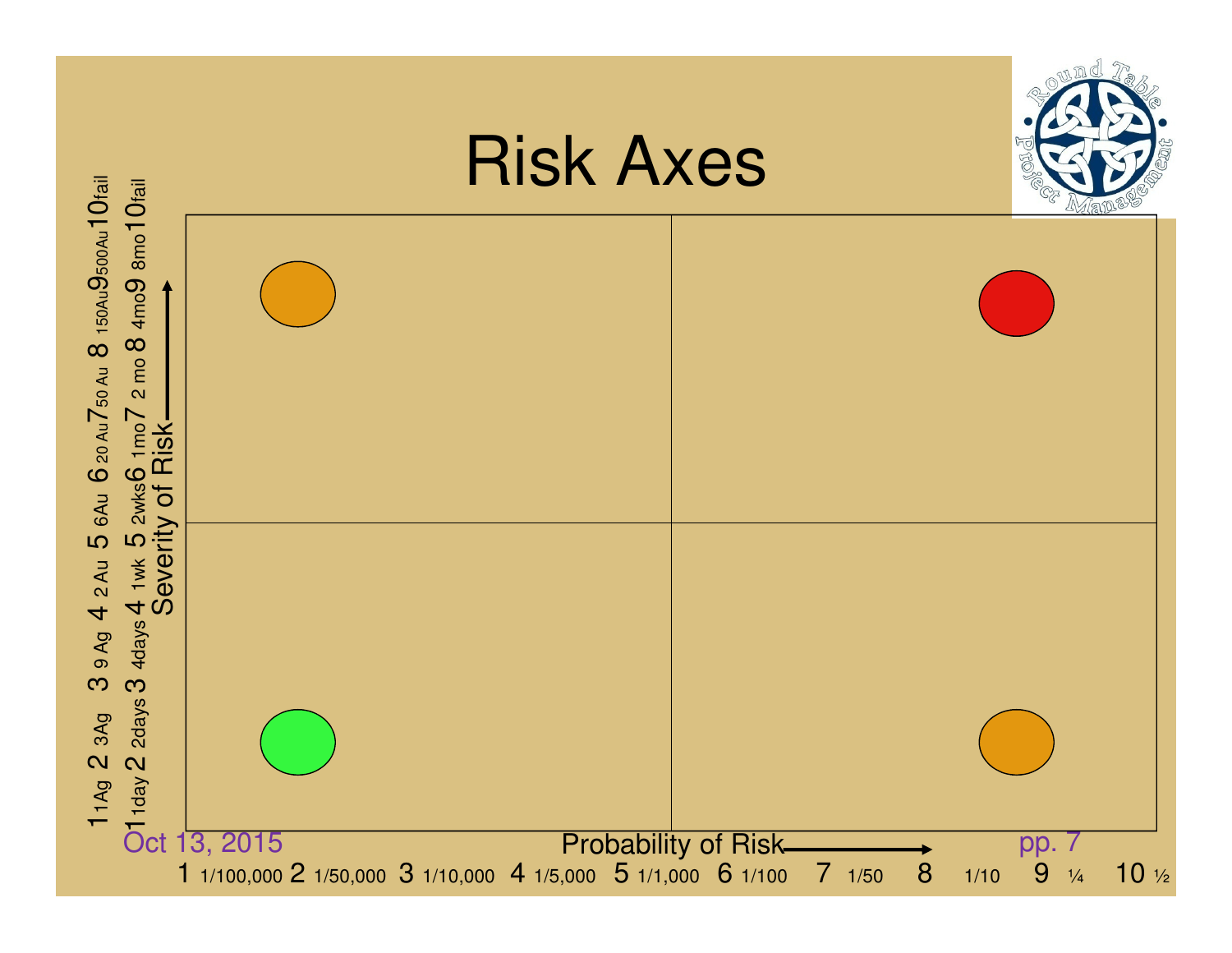#### Scales



| <b>Risk Number</b> | Probability   | Severity (Time)      | Severity (Money)     |
|--------------------|---------------|----------------------|----------------------|
| $\mathbf{1}$       | 1/100,000     | One day              | 1 Silver             |
| $\overline{2}$     | 1/50,000      | Two days             | 3 Silver             |
| 3                  | 1/10,000      | Four days            | 9 Silver             |
| $\overline{4}$     | 1/5,000       | <b>One Week</b>      | 2 Gold               |
| $\overline{5}$     | 1/1,000       | <b>Two Weeks</b>     | 6 Gold               |
| 6                  | 1/100         | <b>One Month</b>     | 20 Gold              |
| $7\phantom{.0}$    | 1/50          | <b>Two Months</b>    | 50 Gold              |
| 8                  | 1/10          | <b>Four Months</b>   | 150 Gold             |
| 9                  | $\frac{1}{4}$ | <b>Eight Months</b>  | 500 Gold             |
| 10                 | $\frac{1}{2}$ | <b>Project Fails</b> | <b>Project Fails</b> |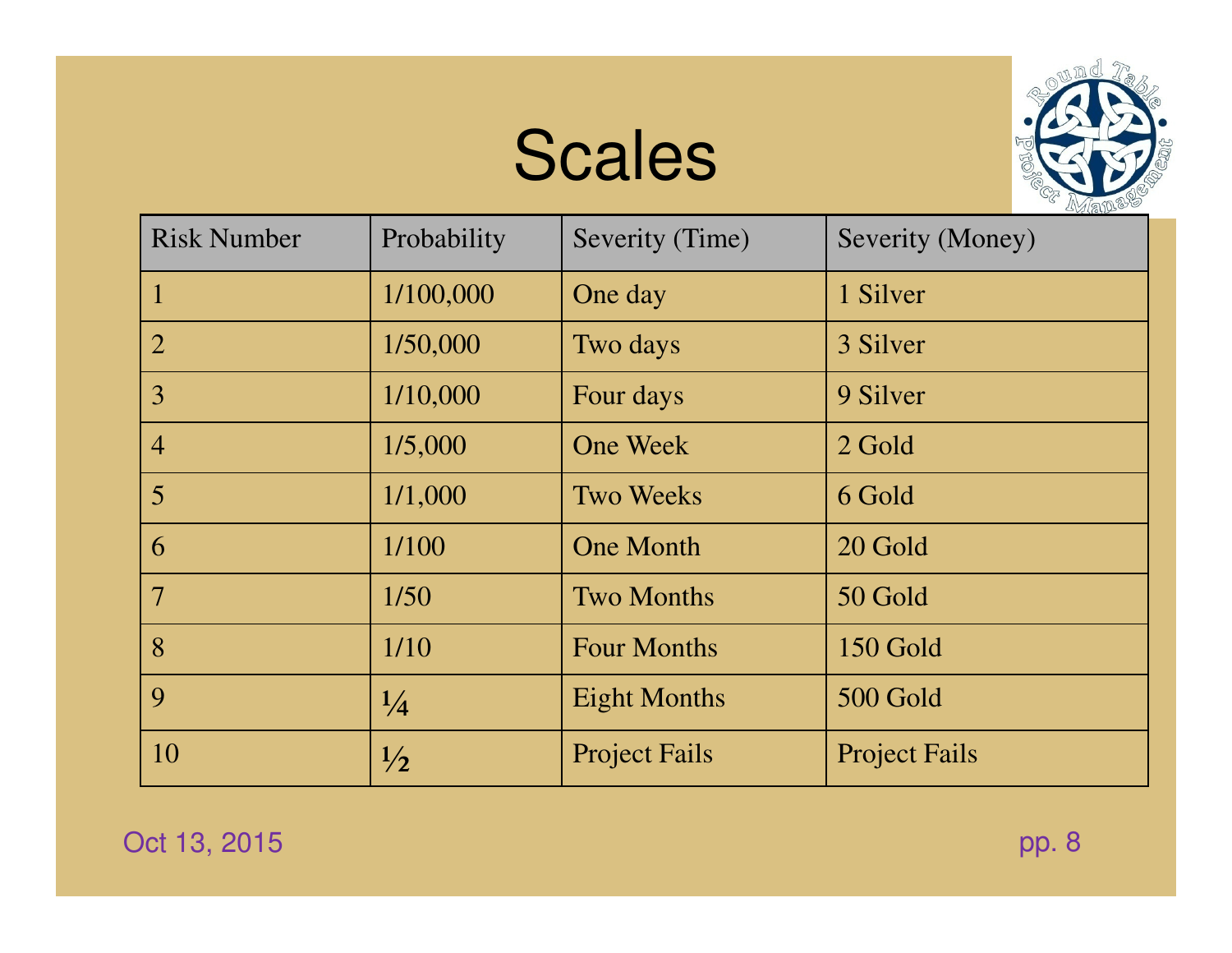

| <b>Risk Description</b> | <b>Probability</b> | <b>Severity</b> | <b>Total Risk</b> |
|-------------------------|--------------------|-----------------|-------------------|
| 1.                      |                    |                 |                   |
| 2.                      |                    |                 |                   |
| 3.                      |                    |                 |                   |
| 4.                      |                    |                 |                   |
| 5.                      |                    |                 |                   |
| 6.                      |                    |                 |                   |
| 7.                      |                    |                 |                   |
| 8.                      |                    |                 |                   |
| 9.                      |                    |                 |                   |
| 10.                     |                    |                 |                   |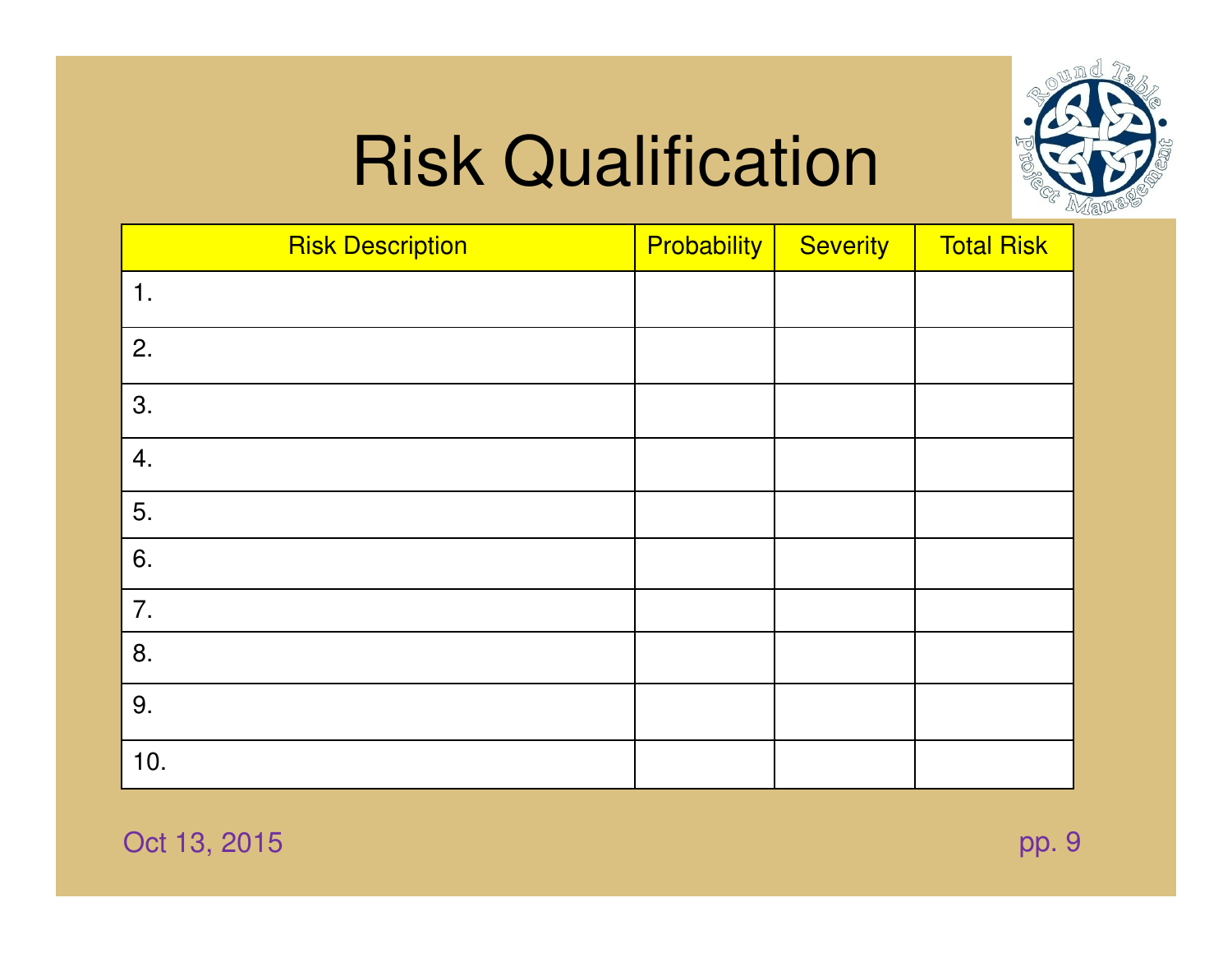



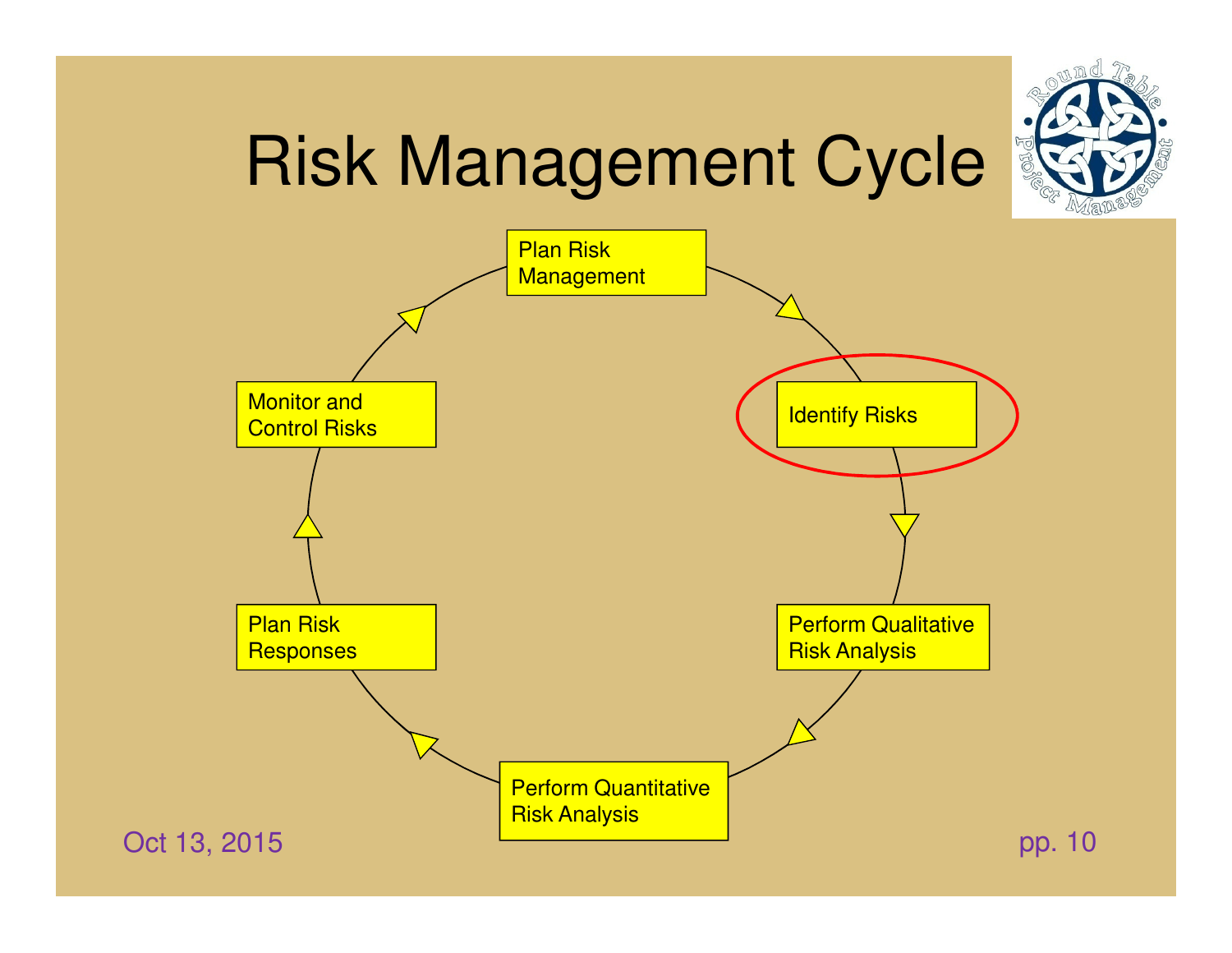# Risk Identification Workshop



Using the Crawford Slip technique, Identify 10 risks for your current project

- •Take slide 10 and a pen
- $\bullet$ When Bruce asks you a question, write down the answer in the first column
- $\bullet$ Wait for the next question
- •Repeat

5 minute exercise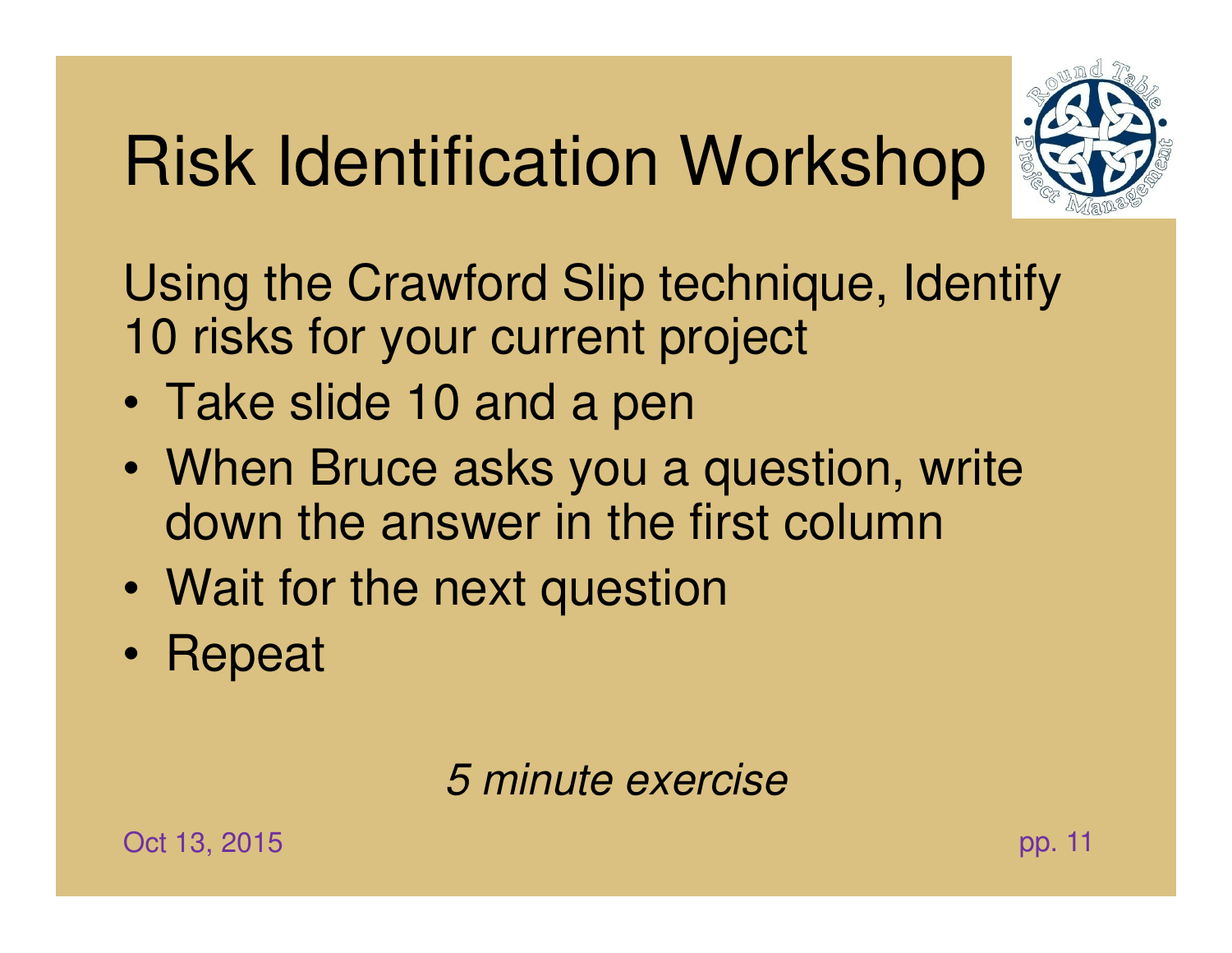# Crawford Slip Technique



- 1. Write down one risk associated with your project
- 2. Write down one risk associated with your project
- 3. Write down one risk associated with your project
- 4. Write down one risk associated with your project
- 5. Write down one risk associated with your project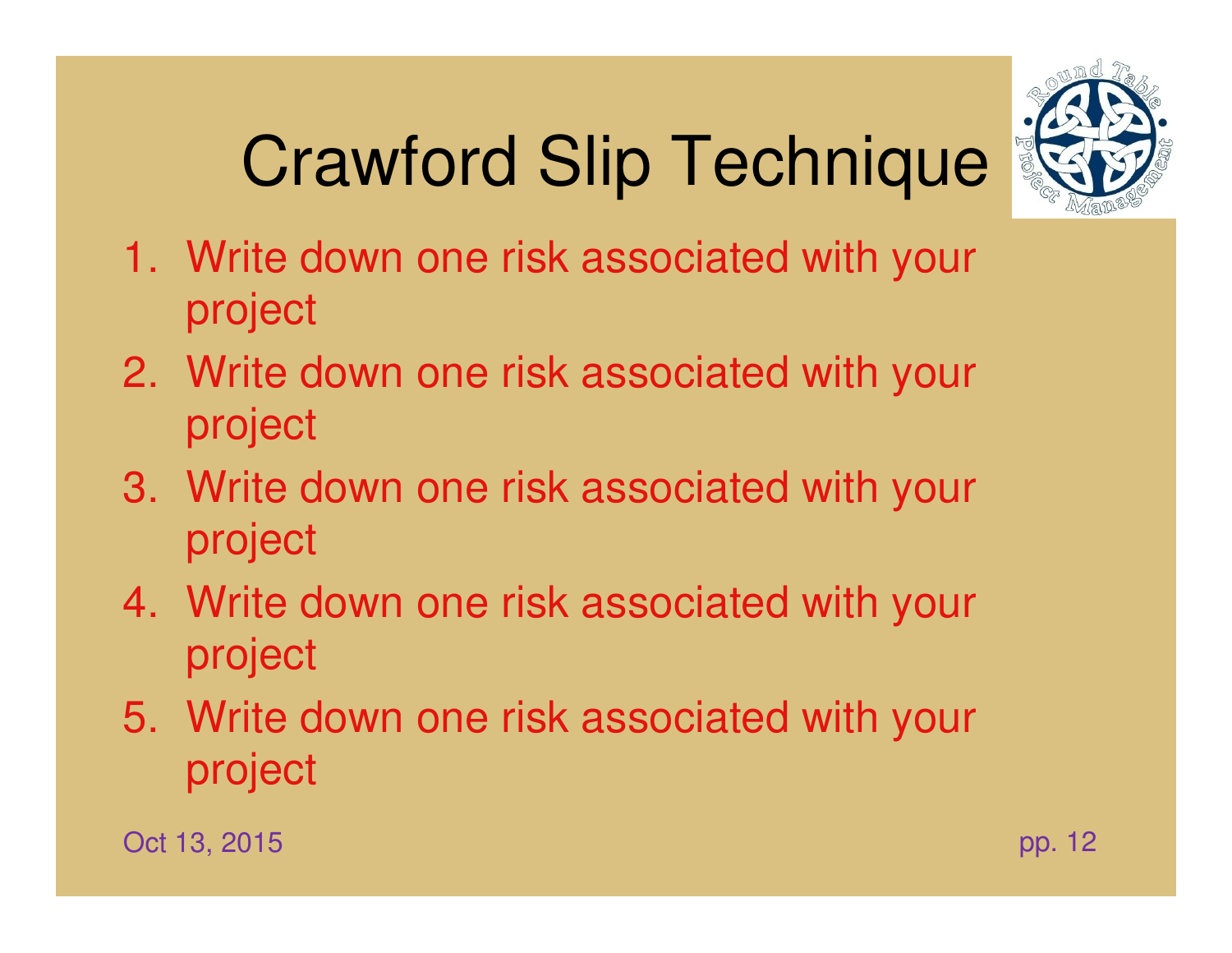# Crawford Slip Technique



- 6. Write down one risk associated with your project
- 7. Write down one risk associated with your project
- 8. Write down one risk associated with your project
- 9. Write down one risk associated with your project
- 10.Write down one risk associated with your project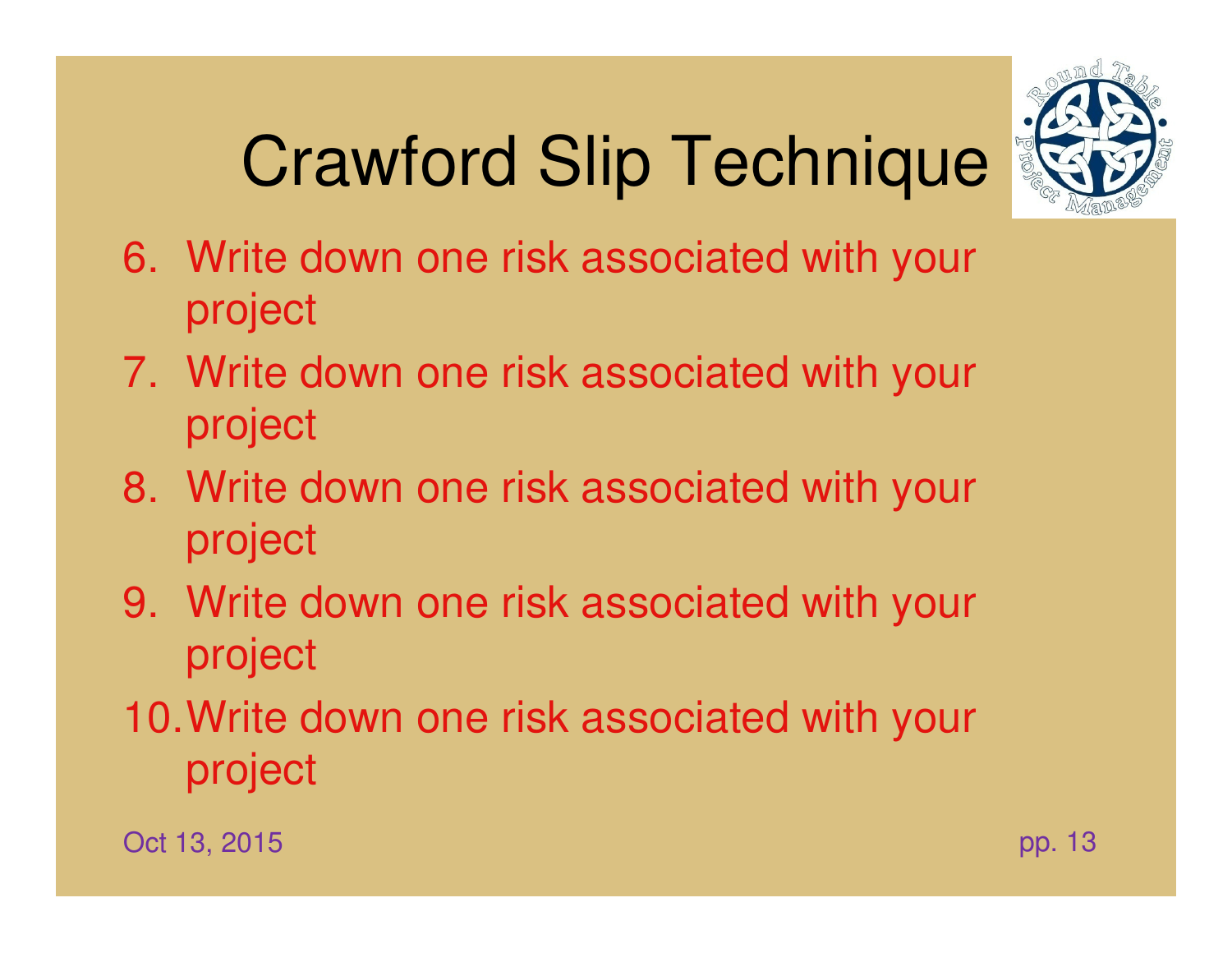



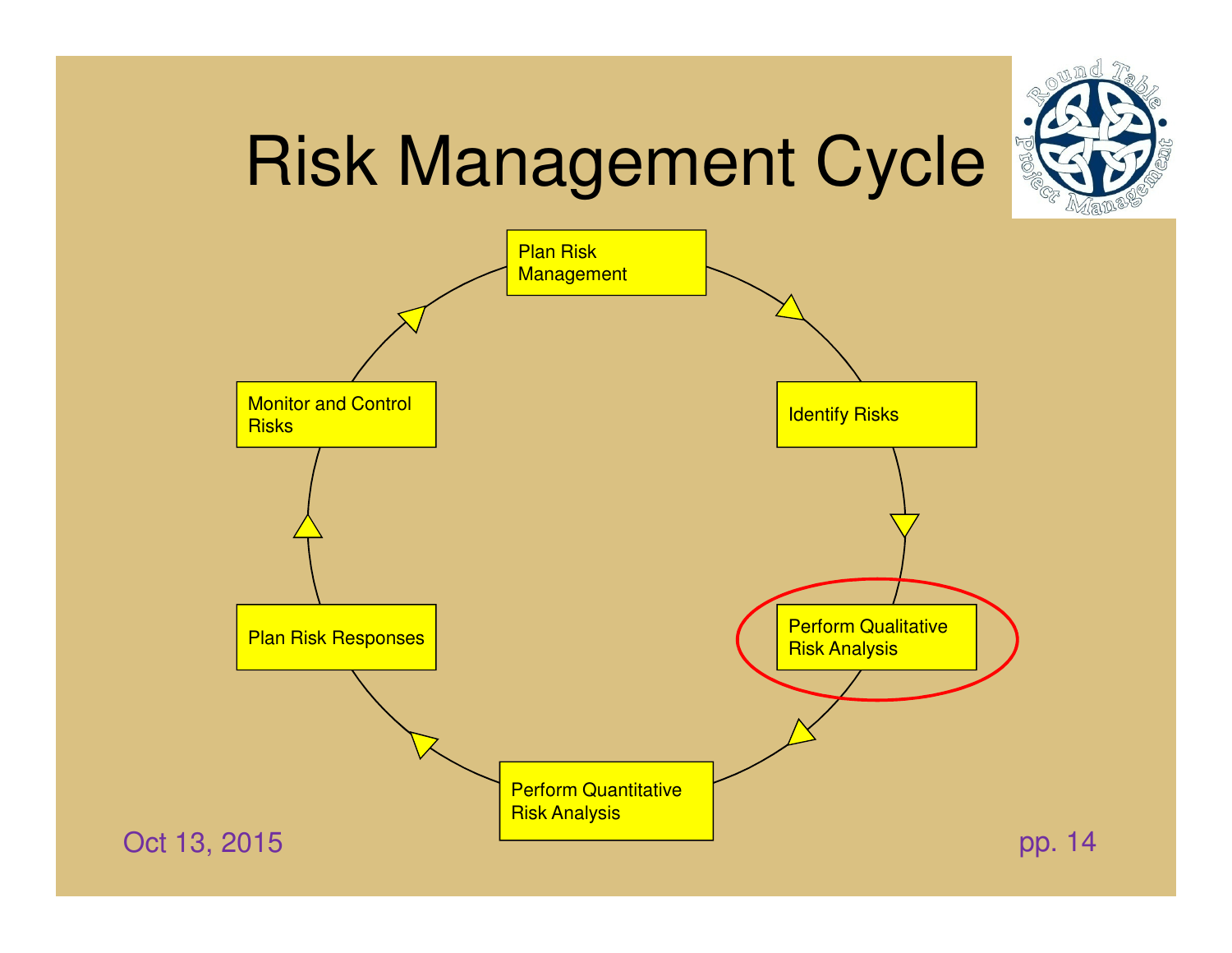#### Scales



| <b>Risk Number</b> | Probability   | Severity (Time)      | Severity (Money)     |
|--------------------|---------------|----------------------|----------------------|
|                    | 1/100,000     | One day              | 1 Silver             |
| $\overline{2}$     | 1/50,000      | Two days             | 3 Silver             |
| 3                  | 1/10,000      | Four days            | 9 Silver             |
| $\overline{4}$     | 1/5,000       | <b>One Week</b>      | 2 Gold               |
| $\overline{5}$     | 1/1,000       | <b>Two Weeks</b>     | 6 Gold               |
| 6                  | 1/100         | <b>One Month</b>     | 20 Gold              |
| $7\phantom{.0}$    | 1/50          | <b>Two Months</b>    | 50 Gold              |
| 8                  | 1/10          | <b>Four Months</b>   | 150 Gold             |
| 9                  | $\frac{1}{4}$ | <b>Eight Months</b>  | 500 Gold             |
| 10                 | $\frac{1}{2}$ | <b>Project Fails</b> | <b>Project Fails</b> |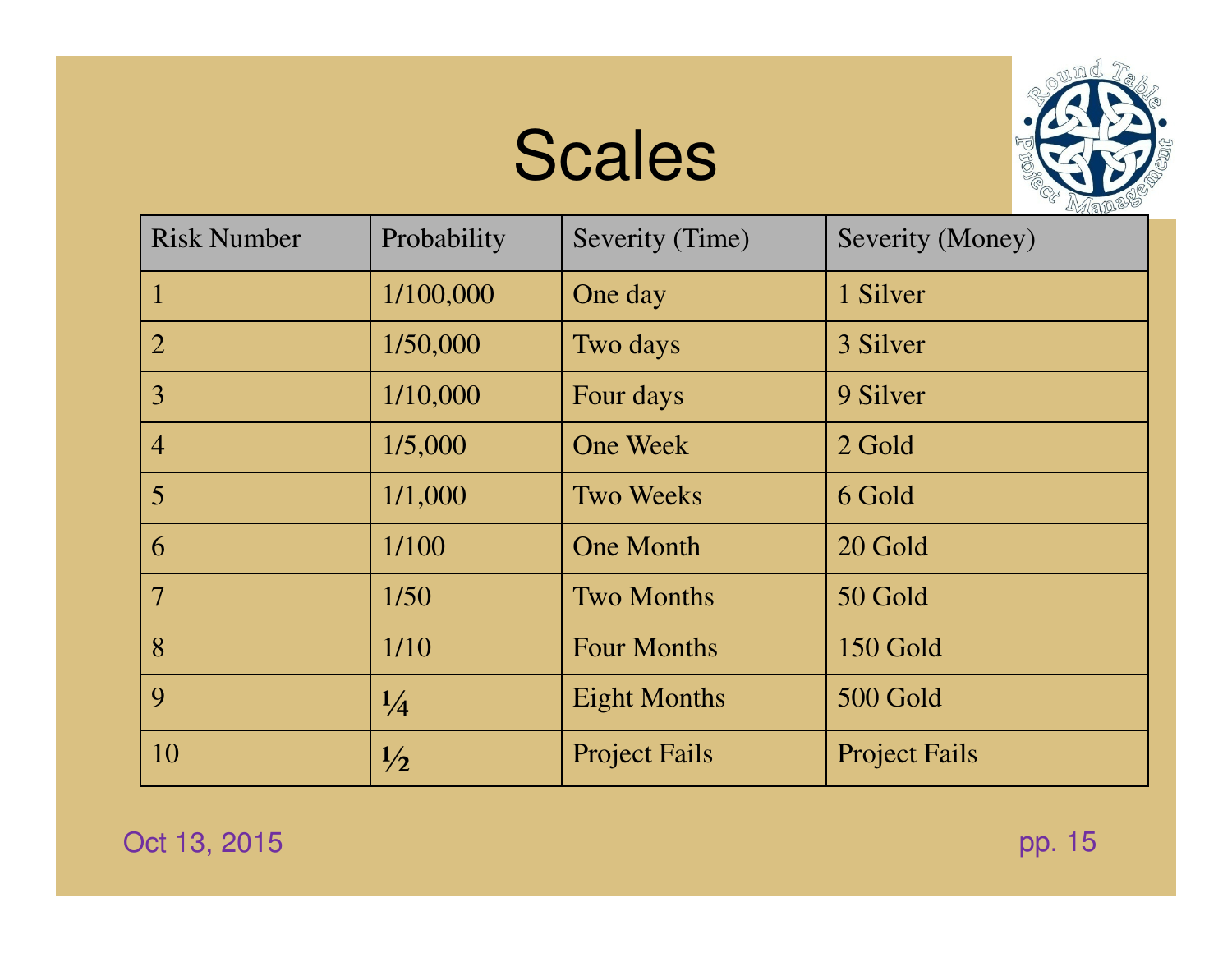

| <b>Risk Description</b>                                                                                                                                      | Probability | Impact         | <b>Total Risk</b> | <b>Response/Action</b> |
|--------------------------------------------------------------------------------------------------------------------------------------------------------------|-------------|----------------|-------------------|------------------------|
| 1. If it rains for more than<br>two weeks straight, the<br>project will be delayed day<br>for day for any additional<br>rain.                                | 10          | 5              | 50                |                        |
| 2. Any heavy rain that falls<br>during the digging and<br>building of the foundation<br>will delay that task and<br>cause rework of digging<br>done to date. | 8           | $\overline{4}$ | 32                |                        |
| 3. If the cause of the statue<br>wear is not eliminated, they<br>will wear down again,<br>causing project failure                                            | 10          | 10             | 100               |                        |

Oct 13, 20155 http://roundtableprojectmanagement.blogspot.com pp. 16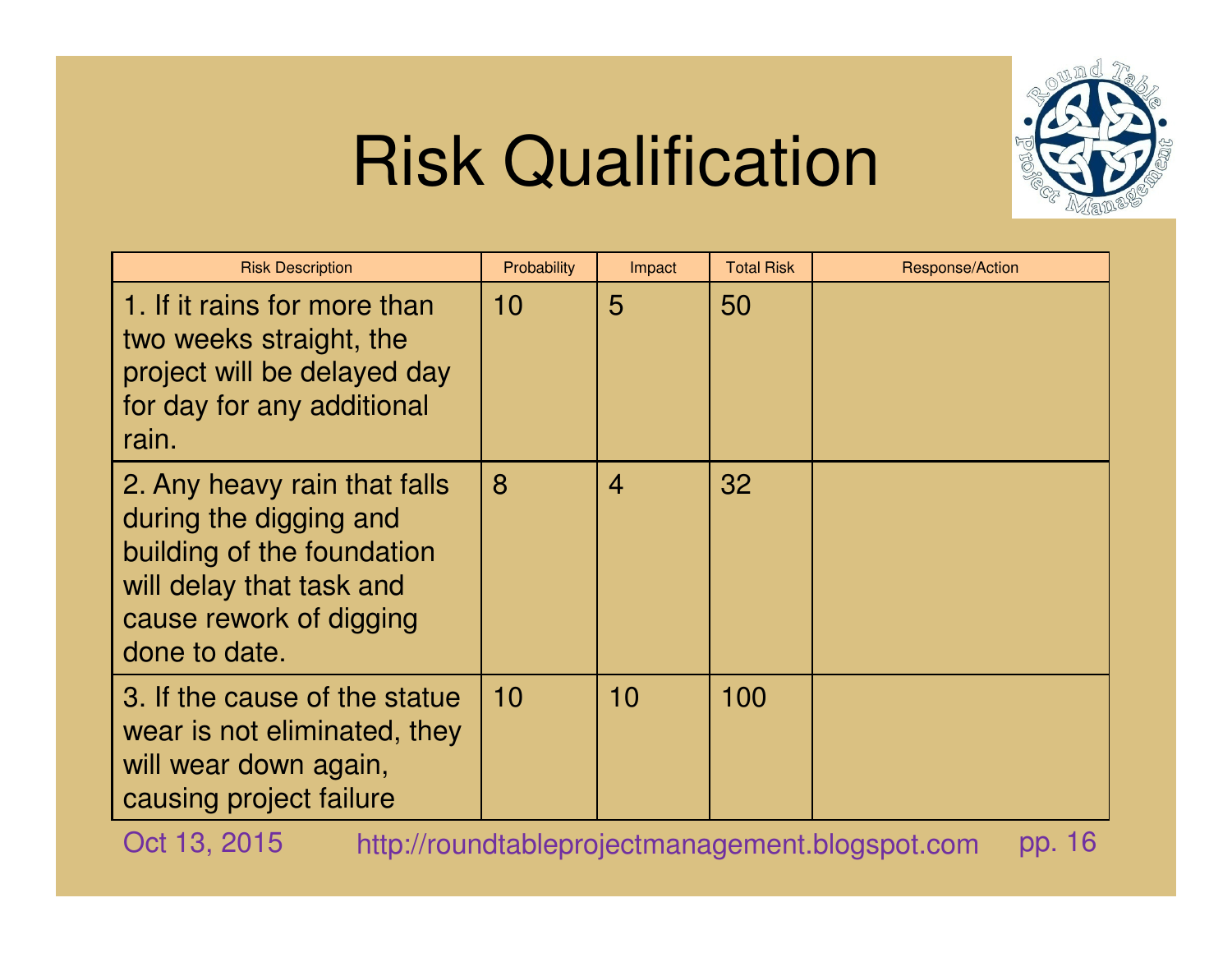# Risk Qualification Workshop



- Partner up with the person next to you
- Qualify 2 3 risks for your current project
- Use the table on the next slide
- Identify probability and severity of each risk (1-10 or high, moderate, low)
- Multiply both numbers together for total risk (1-100 or lo-lo, lo-med, med-hi, hi-hi, etc.)
- Don't fill out the last column yet

10 minute exercise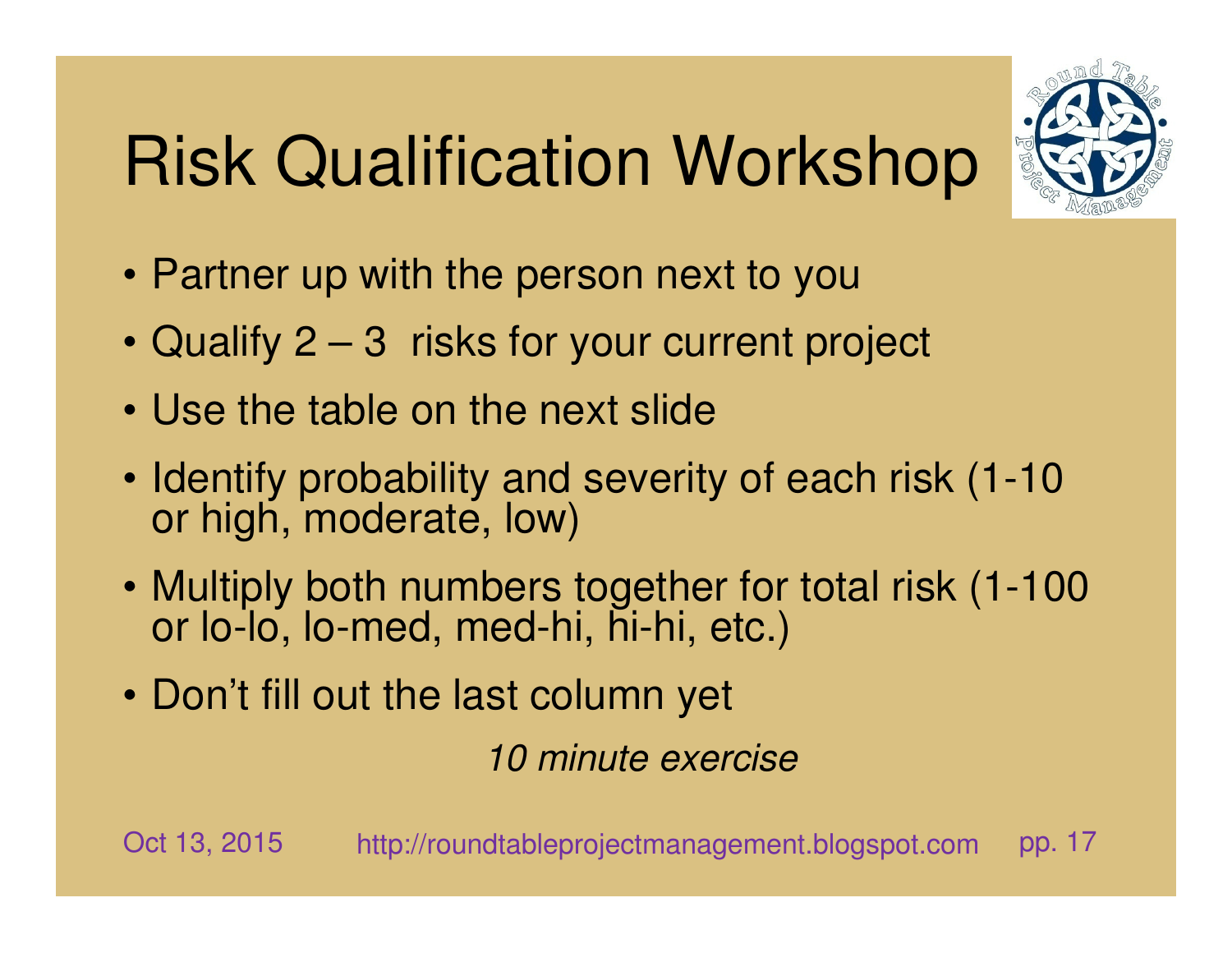

| <b>Risk Description</b> | <b>Probability</b> | Severity | <b>Total Risk</b> | Response/Action |
|-------------------------|--------------------|----------|-------------------|-----------------|
| 1.                      |                    |          |                   |                 |
|                         |                    |          |                   |                 |
|                         |                    |          |                   |                 |
| 2.                      |                    |          |                   |                 |
|                         |                    |          |                   |                 |
|                         |                    |          |                   |                 |
| 3.                      |                    |          |                   |                 |
|                         |                    |          |                   |                 |
|                         |                    |          |                   |                 |
|                         |                    |          |                   |                 |

Oct 13, 20155 http://roundtableprojectmanagement.blogspot.com pp. 18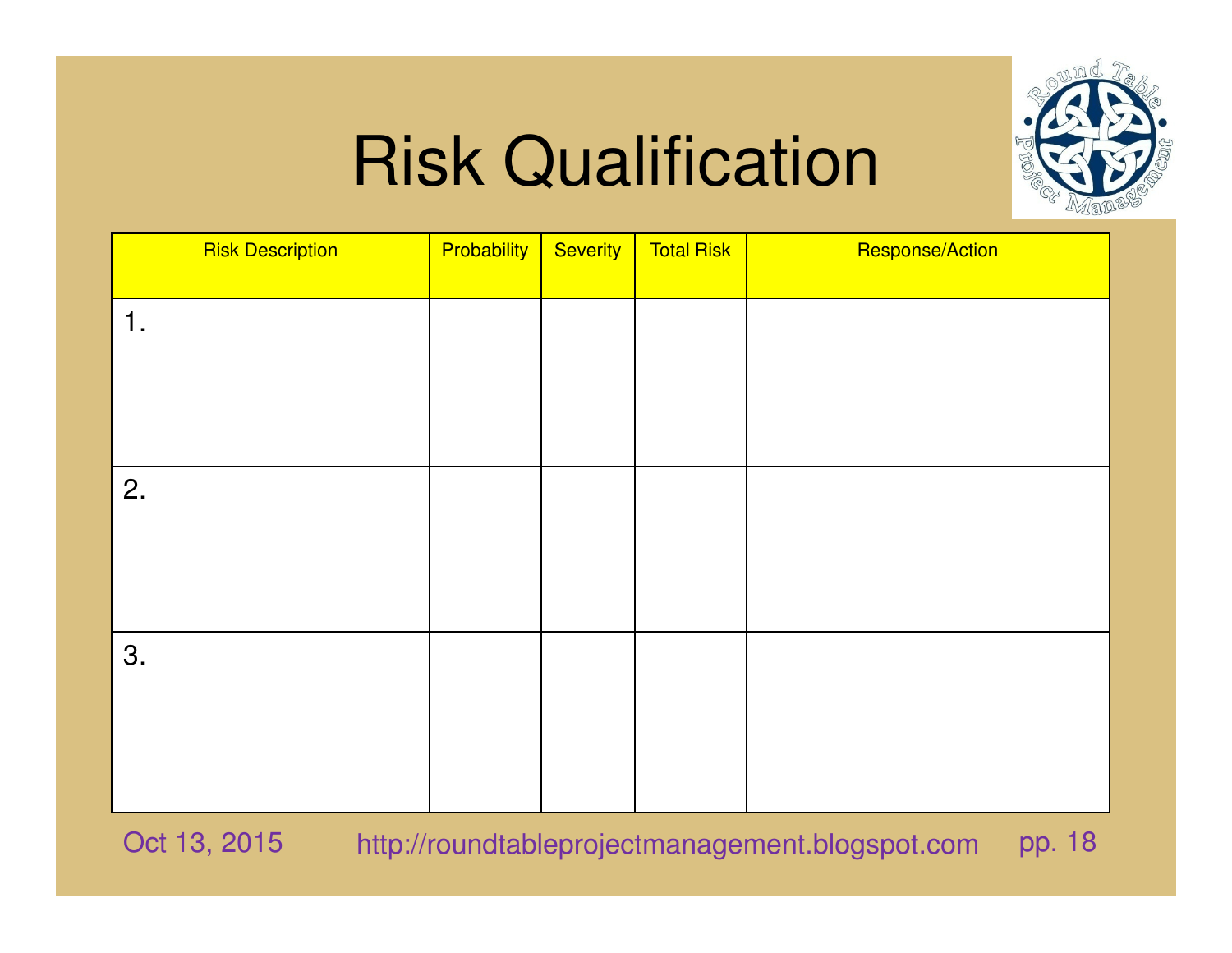



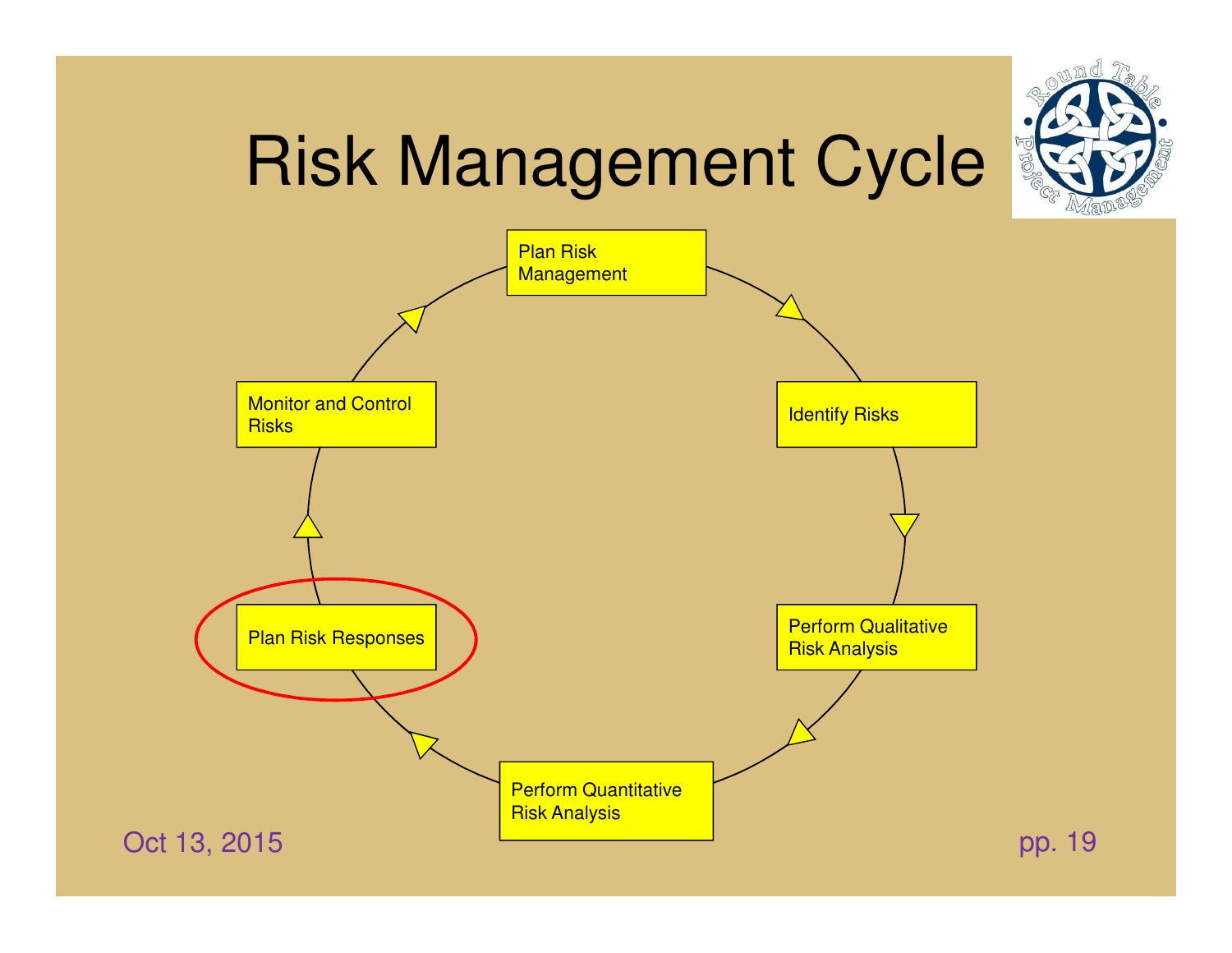#### Plan Risk Responses

• Avoidance

Eliminate the risk (Reduce scope)

• Mitigation

Reduce probability and/or impact of the risk

• Transference

Transfer risk to 3rd party

• Acceptance

"Should we have a contingency plan?"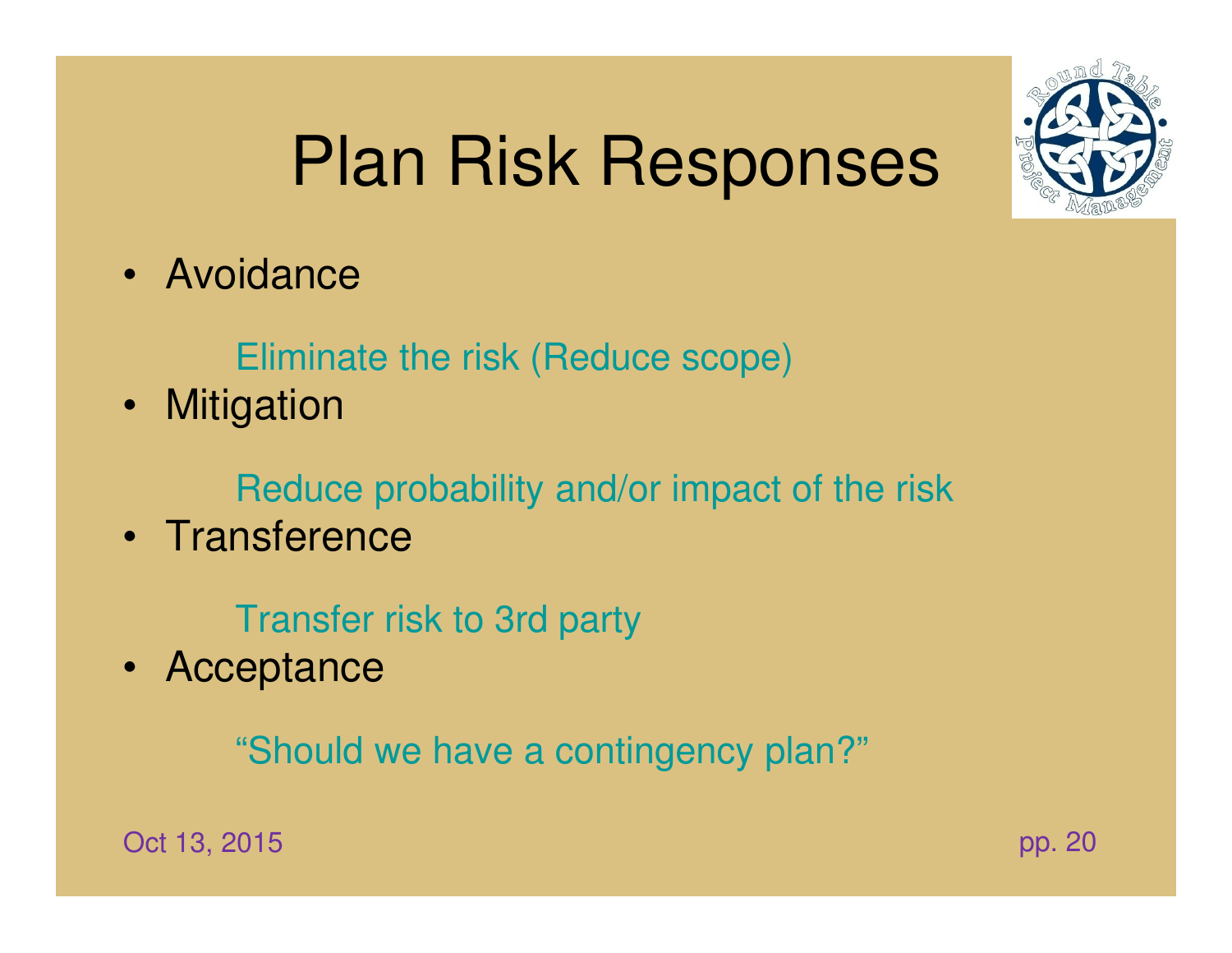

| <b>Risk Description</b>                                                                                                                  | Probability | Impact | <b>Total Risk</b> | Response/Action                                                                 |
|------------------------------------------------------------------------------------------------------------------------------------------|-------------|--------|-------------------|---------------------------------------------------------------------------------|
| 1. If the cause of the statue<br>wear is not eliminated, they<br>will wear down again,<br>resulting in project failure                   | 10          | 10     | 100               | Mitigate. Find root<br>cause and<br>eliminate it.                               |
| 2. Doorways giving access<br>to the walls from halfway up<br>will weaken structure.<br>causing it to possibly<br>collapse in the future. | 9           | 10     | 90                | Avoid, Don't add<br>these doors. Only<br>allow access from<br>the bottom or top |
| 3. If wood used for the<br>tower supports is green, it<br>will shrink over time and the<br>tower will become unstable.                   | 9           | 10     | 90                | <b>Transfer. Buy</b><br>seasoned wood<br>from professionals<br>on the outside.  |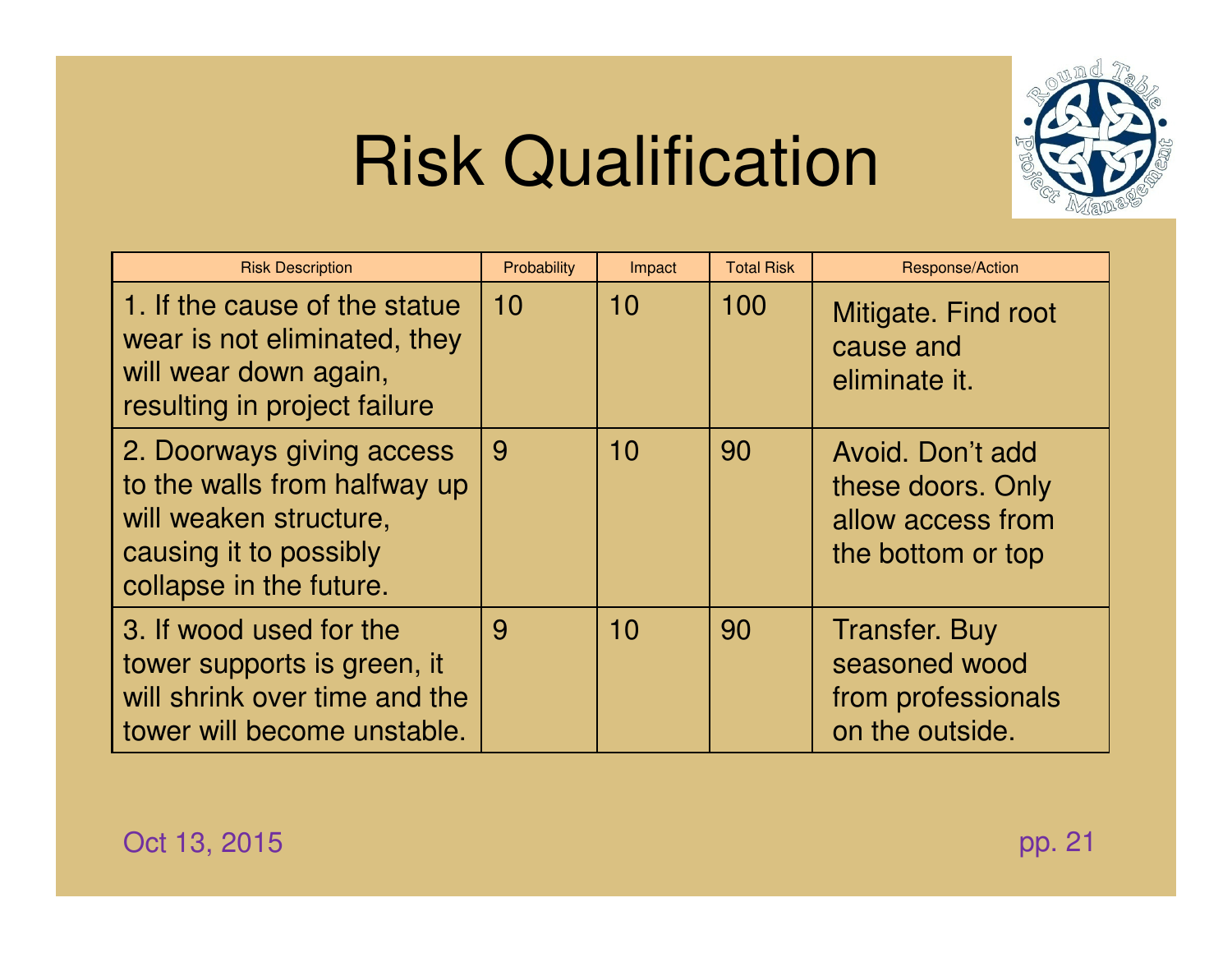# Risk Response Workshop



- Partner up again
- Determine Risk Responses for your current project
- Use the table you filled out previously
- Discuss and select the appropriate risk response for each (avoidance, transference, mitigation, acceptance)
- Describe the action that you decide to take10 minute exercise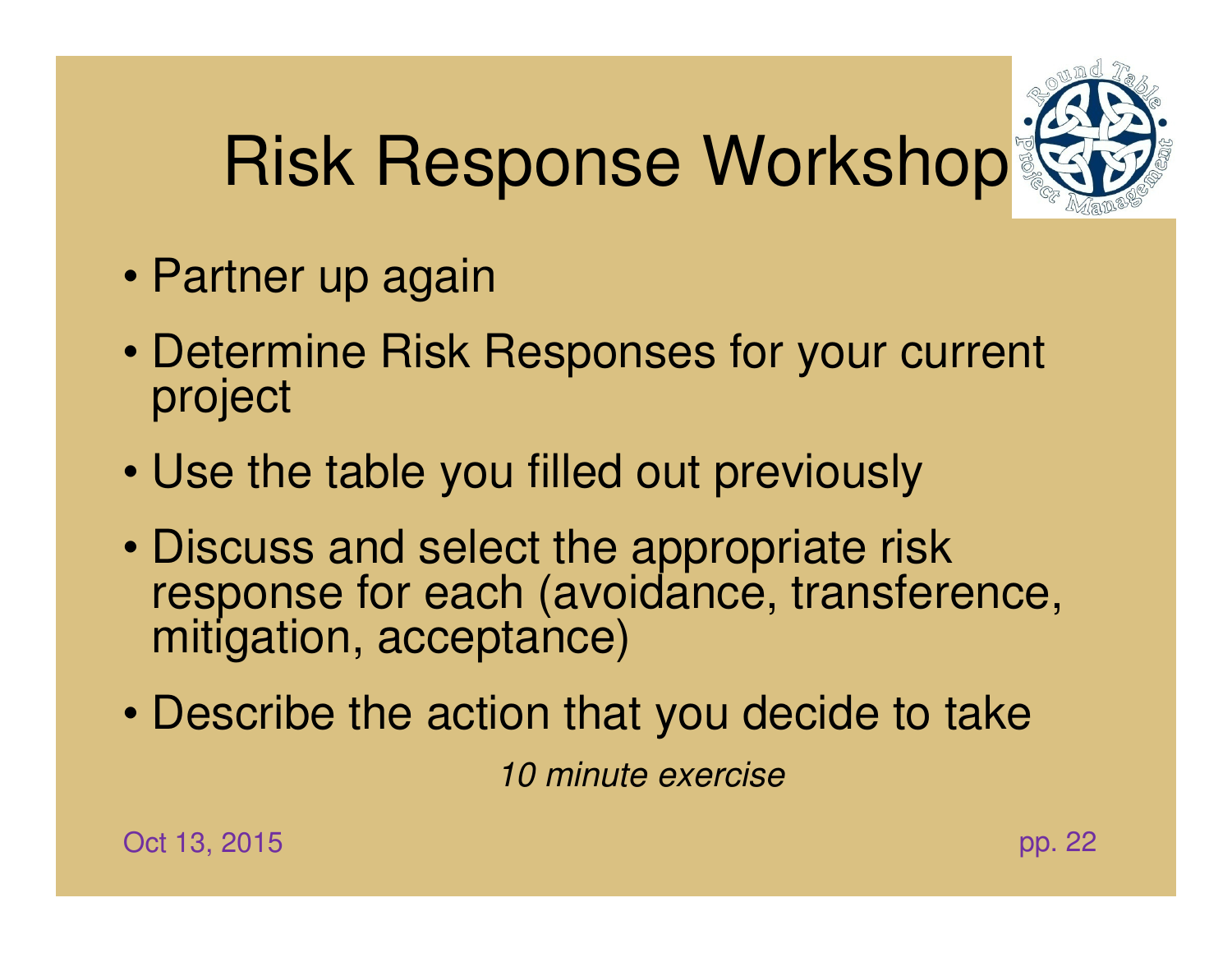

# Risk Response Planning

| Probability | Severity | <b>Total Risk</b> | Response/Action |
|-------------|----------|-------------------|-----------------|
|             |          |                   |                 |
|             |          |                   |                 |
|             |          |                   |                 |
|             |          |                   |                 |
|             |          |                   |                 |
|             |          |                   |                 |
|             |          |                   |                 |
|             |          |                   |                 |
|             |          |                   |                 |
|             |          |                   |                 |

Oct 13, 20155 http://roundtableprojectmanagement.blogspot.com pp. 23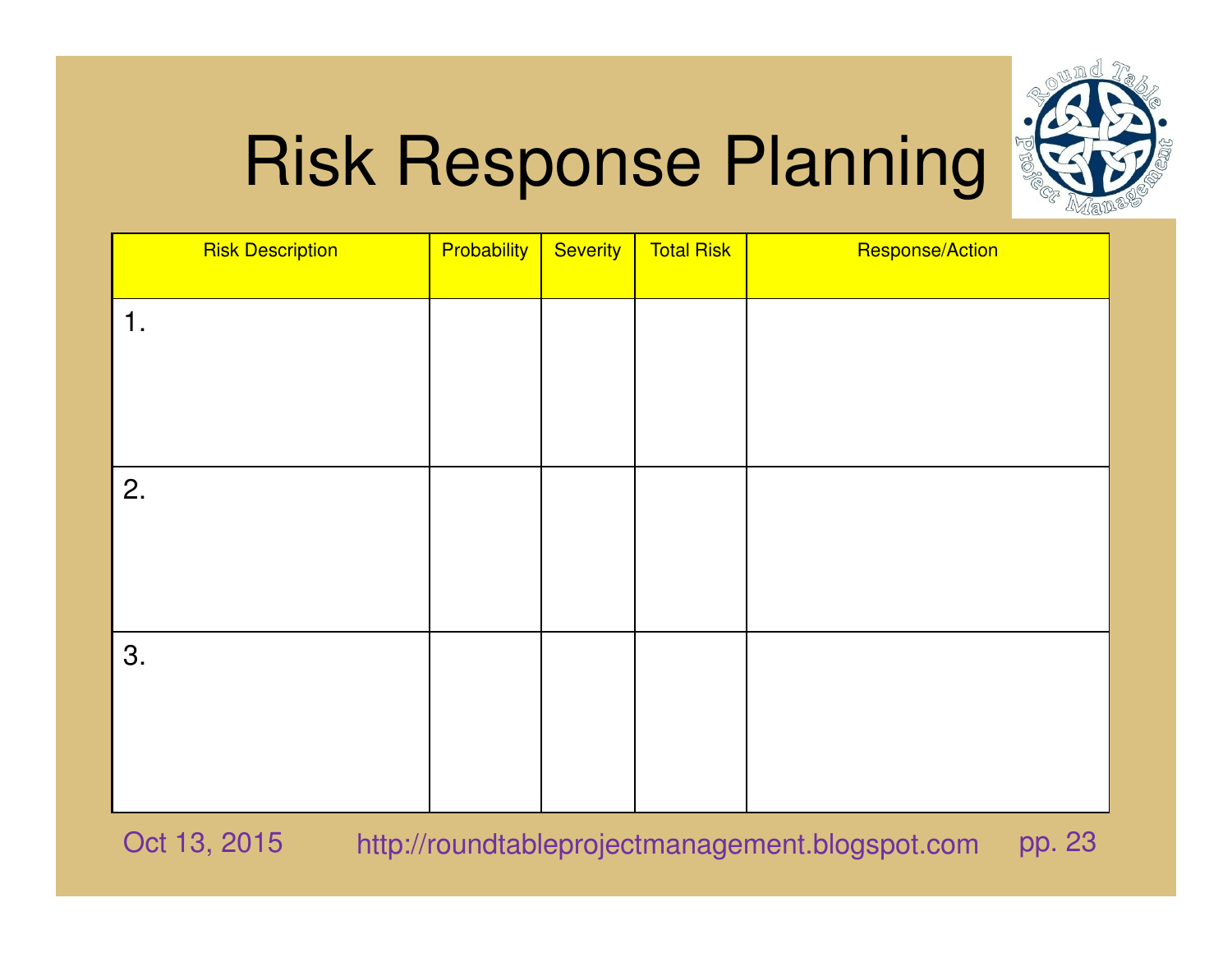



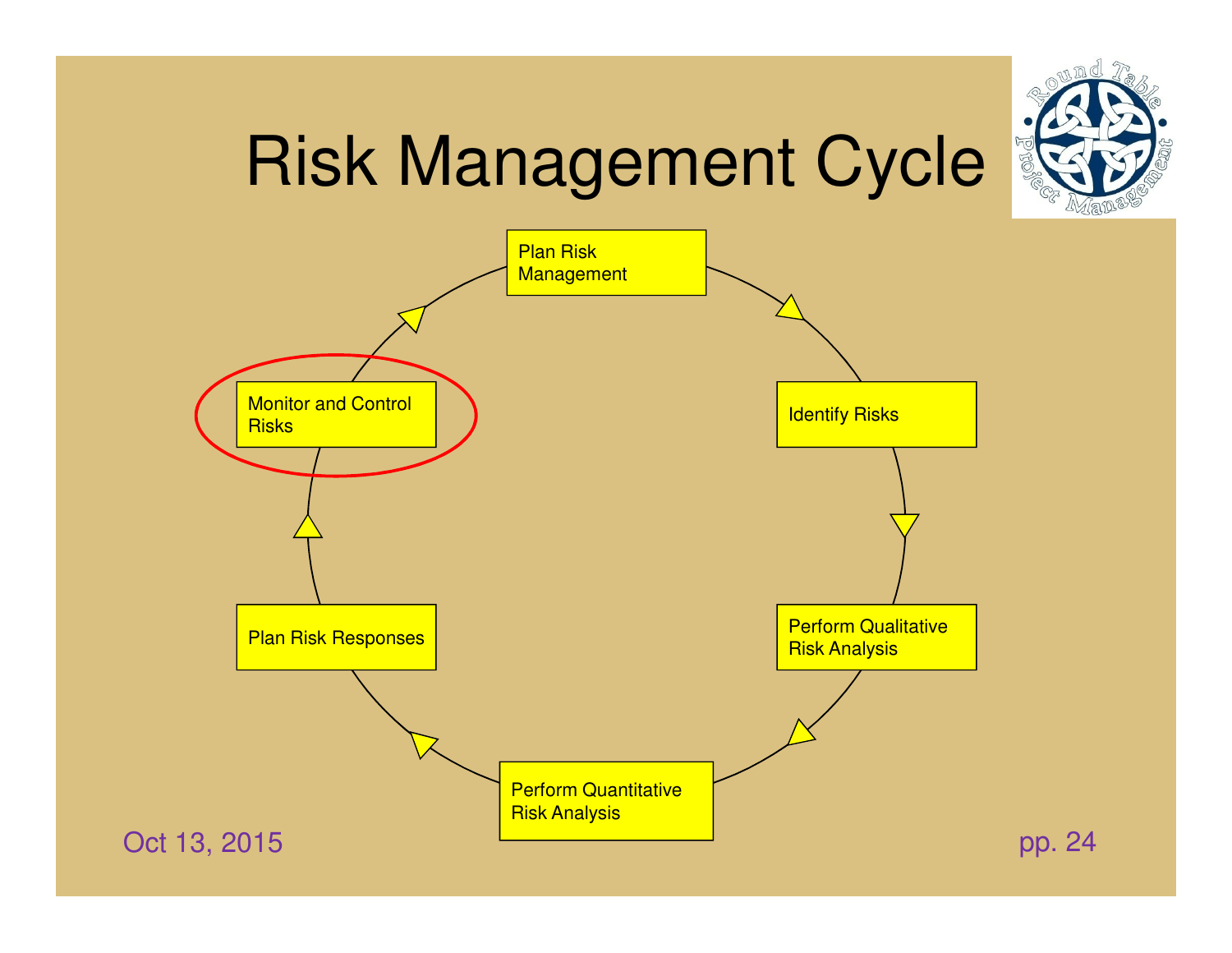#### Root Cause Analysis



- $\bullet$ Statues are worn down – Why?
- $\bullet$ They are being scrubbed weekly – Why?
- $\bullet$ They are covered in bird poop – Why?
- •Birds come here to eat insects – Why?
- •Insects are attracted to dusk light – Why?
- •Candles are lit to attract pilgrims – Why?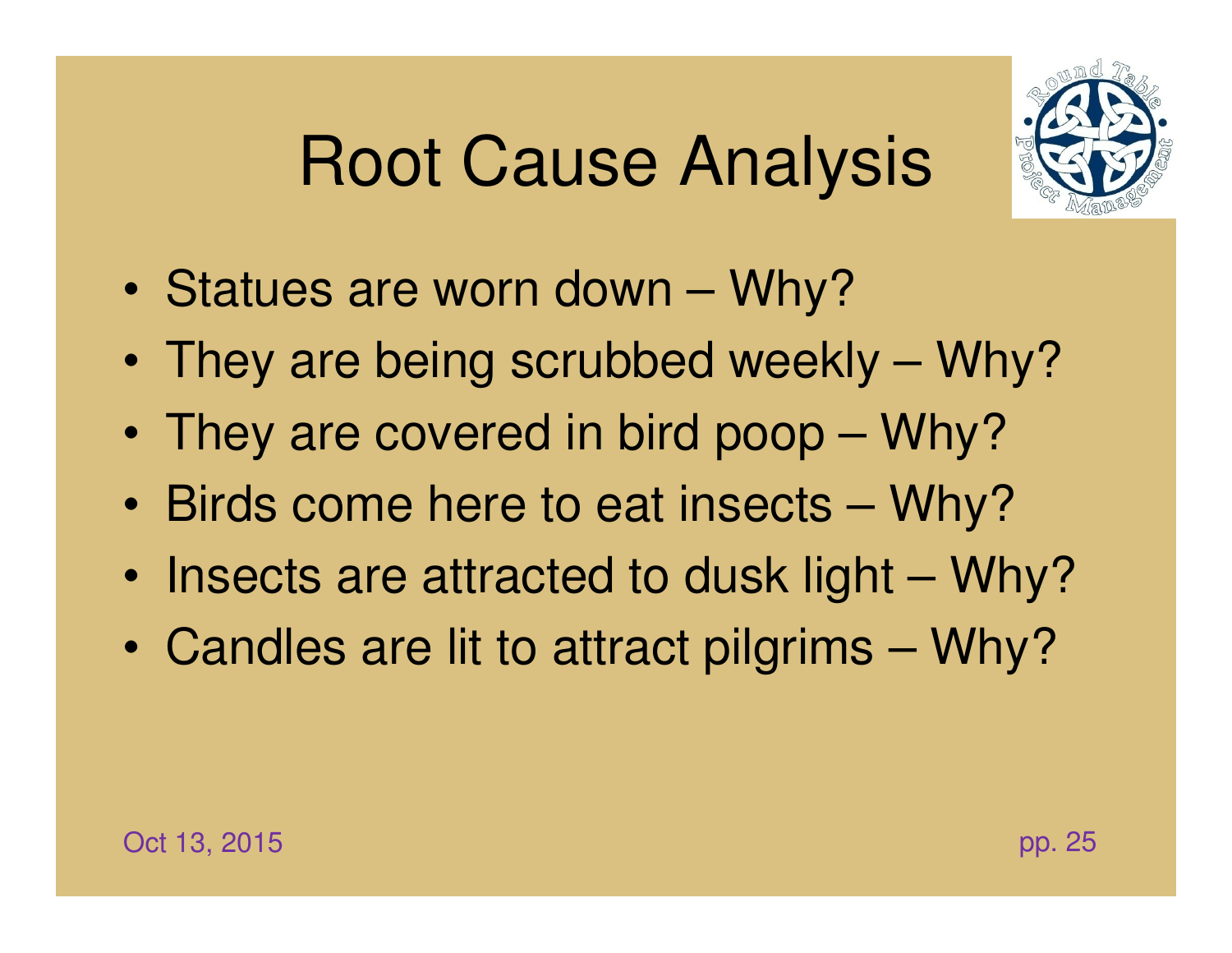